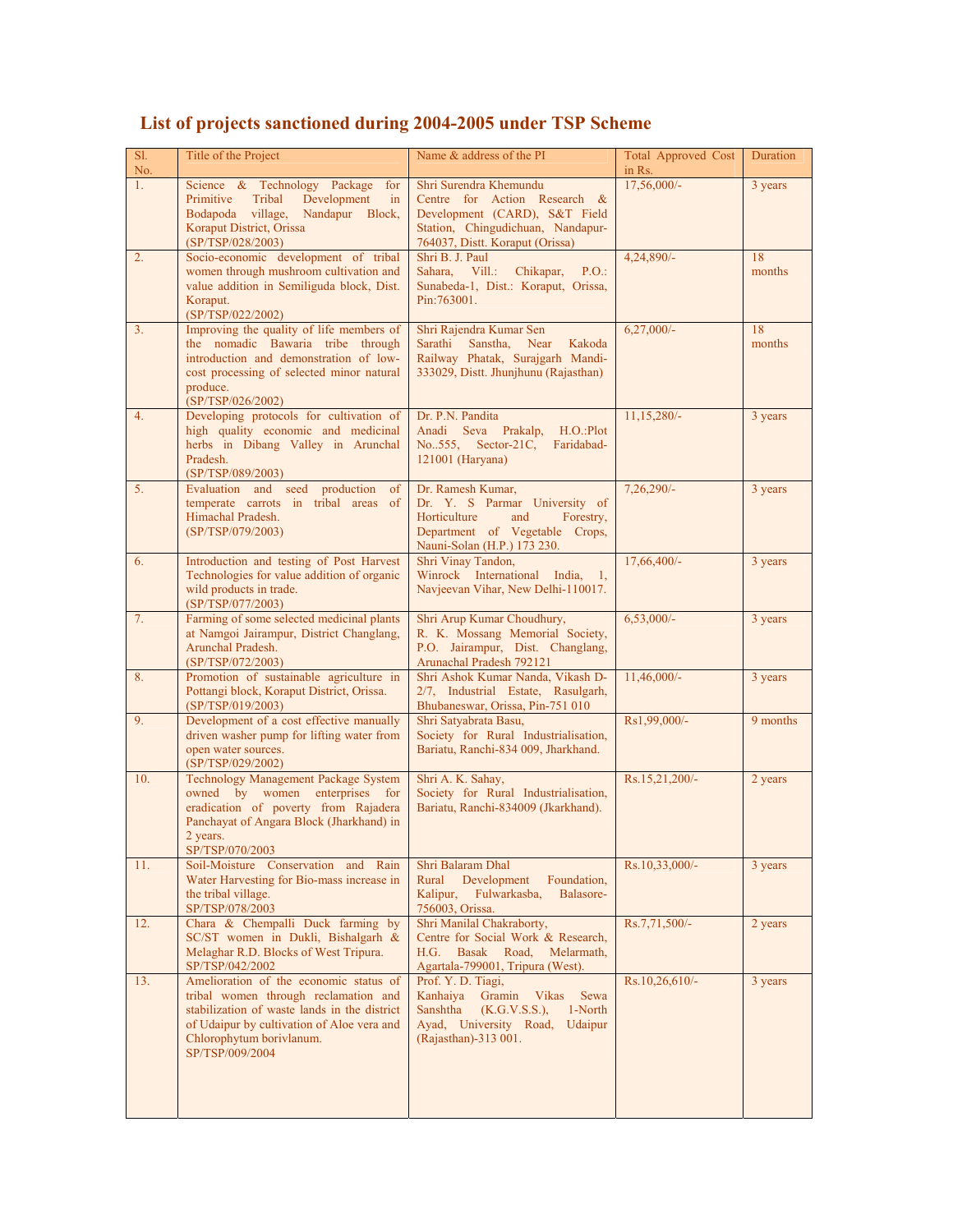| 14  | Collection and processing of minor forest<br>produces by the tribal women through<br>S&T for the income generation of the<br>tribal family.<br>SP/TSP/074/2003                                                                                                  | Dr. L. Manivel, Multipurpose Social<br>Service Centre, Post Box No. 2,<br>Valparai-642 127, Coimbatore Dt.<br>Tamilnadu.                                                                                                     | $Rs.6,74,000/-$  | 18<br>months |
|-----|-----------------------------------------------------------------------------------------------------------------------------------------------------------------------------------------------------------------------------------------------------------------|------------------------------------------------------------------------------------------------------------------------------------------------------------------------------------------------------------------------------|------------------|--------------|
| 15. | Application of technology<br>for<br>the<br>sustainable development of primitive<br>tribal groups- Kharias & Mankirdias in<br>Mayurbhanj district of Orissa.<br>SP/TSP/066/2003                                                                                  | Shri Pravakar Mania,<br>Research<br>&Analysis Consultants, 286, Unit-3,<br>Kharavela Nagar, Bhubaneswar-751<br>001.                                                                                                          | Rs.11,49,000/-   | 3 years      |
| 16. | Development of "Horticulture Model" on<br>degraded agriculture land creating<br>sustainable supportive livelihood system<br>for marginal tribal farmers.<br>SP/TSP/043/2003                                                                                     | Shri Mansoor M. Khorasia, Bhartiya<br>Cultural & Rural Development<br>Society, At Post. Mohda, Tq.<br>Pandharkawda,<br>Dist.<br>Yavatmal<br>$(M.S.) - 445323.$                                                               | Rs.9,45,000/-    | 3 years      |
| 17. | Medicinal plants programme for health<br>and livelihood security of Scheduled Tribe<br>communities in Pachai Hills, Thuraiyur<br>Panchayat union of Tiruchirapalli District-<br>Tamil Nadu. SP/TSP/004/2004.                                                    | Shri C. Jagannathan, Anthyodhaya<br>Sangh, Post Box No. 216, 14 (Old<br>No. 7-A), Mission Hospital Road,<br>Woraiyur, Tiruchirapalli-620 003,<br>Tamilnadu.                                                                  | $Rs.14,41,000/-$ | 3 years      |
| 18. | Empower of tribal women through science<br>& technology intervention in Joshimath<br>block of Uttaranchal.<br>(SP/TSP/002/2004)                                                                                                                                 | Dr. Kiran Rawat,<br>Himalayan Environmental Studies<br>Conservation<br>Organisation<br>and<br>(HESCO), Vill. : Ghisarpadi, P.O.<br>Mehuwala<br>via<br>Majra,<br>Distt.<br>Dehradun-248 001, Uttaranchal.                     | Rs.13,43,572/-   | 2 years      |
| 19. | Techno-scientific<br>Development<br>of<br>management system for sustenance of<br>food & nutrition of Siragyandih Panchayat<br>as Women's Enterprise.<br>(SP/TSP/064/2003)                                                                                       | Shri M.M. Choudhury,<br>Network for Enterprise Enhancement<br>and Development Support (NEEDS),<br>Technology<br>Resource<br>Centre.<br>Williams Town, Behind SBI training<br>Center, B.<br>Deoghar-814<br>112,<br>Jharkhand. | Rs.10,95,200/-   | 3 years      |
| 20. | Food processing : An employment<br>generation programme for women in tribal<br>area. SP/TSP/075/2003                                                                                                                                                            | Shri Rajeev Khedkar,<br>Academy of Development Science,<br>P.O. Kashele, Karjat Taluka, Raigad<br>District, Maharashtra 410 201.                                                                                             | Rs.9,23,473/-    | 2 years      |
| 21. | Tribal EDP on Ericulture, Processing of<br>Anthuriam flowers at Yercaud, Salem<br>District, State of Tamil Nadu.<br>SP/TSP/014/2004                                                                                                                             | Shri D. Koli Pillai,<br>Entrepreneurship<br>Development<br>Institute, SIDCO Central Office<br>Building, Paulwe's Road, Kathipara<br>Junction, Chennai-600 16.                                                                | Rs.1,32,000/-    | 2 months     |
| 22. | Training the rural women and tribal<br>population of Coimbatore and Nilgari on<br>cultivation of the feed supplement Azolla<br>and creating sustainable income by<br>developing a marketing network between<br>Azolla growers and end users.<br>SP/TSP/044/2004 | Dr. A. L. Lakshmanan,<br>Tamil Nadu Agricultural University,<br>Centre for Soil and Crop Management<br>Studies, Coimbatore-641 003.                                                                                          | Rs.7,56,000/-    | 2 years      |
| 23. | Improving pig farming for the benefit of<br>selected ST & SC families under<br>Bishalgarh, R.D. Block, West Tripura.<br>SP/TSP/047/2002                                                                                                                         | Shri Sanjoy Sen,<br>Centre for Social Work & Research,<br><b>Basak</b><br>H.G. -<br>Road,<br>Melarmath,<br>Agartala-799001, Tripura (West).                                                                                  | Rs.7,54,900/-    | 2 years      |
| 24. | Technology introduction in Non-Timber<br>Forest Produce (NTFP) for livelihood<br>generation of the tribal people.<br>SP/TSP/059/2003                                                                                                                            | Dr. Satya Ranjan Maity,<br>Sanjiboni<br>Unnayan<br>Sanstha,<br>Nutanbazar, Midnapore, Pin-721101,<br>West Bengal.                                                                                                            | Rs.7,34,500/-    | 3 years      |
| 25. | Workshop on Cervical Cancer Prevention<br>in North East India.<br>SP/TSP/049/2004                                                                                                                                                                               | Prof. M. Siddiqi,<br>Cancer Foundation of India, 47/2D<br>Selimpur Road, Kolkata-700 031.                                                                                                                                    | Rs.3,80,000/-    |              |
| 26. | An integrated need based<br>scientific<br>approach for socio-economic upliftment of<br>Sahariya tribes of Rajasthan.<br>SP/TSP/045/2003                                                                                                                         | Shri Bharat Kumar,<br>Rajasthan Paryavaran Evam Vikas<br>Sansthan, 4/323, Near Kendriya<br>Vidhyalaya No. 1, Bhimgunjmandi,<br>Kota (Rajasthan)-324002.                                                                      | Rs.10,71,645/-   | 2 years      |